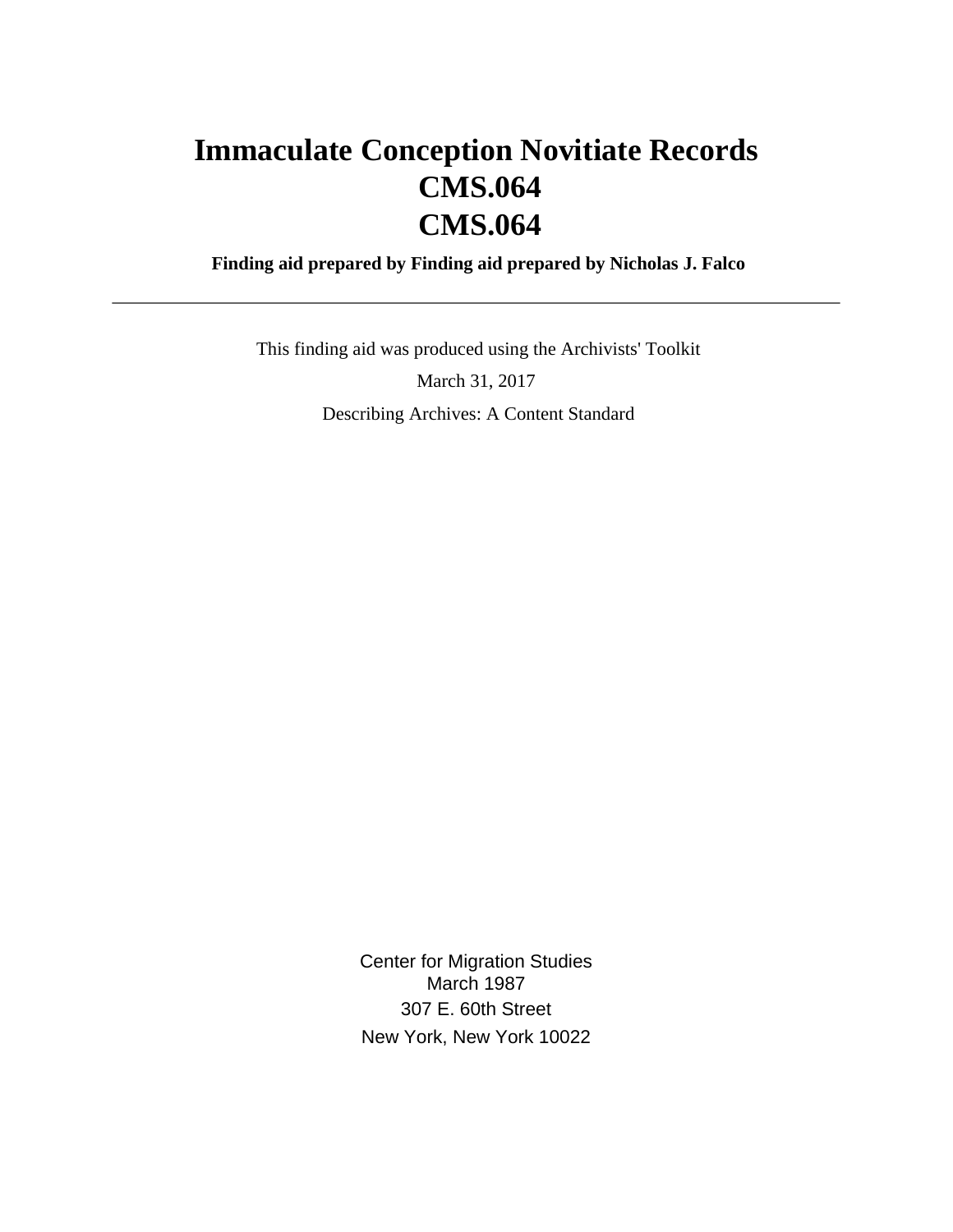# **Table of Contents**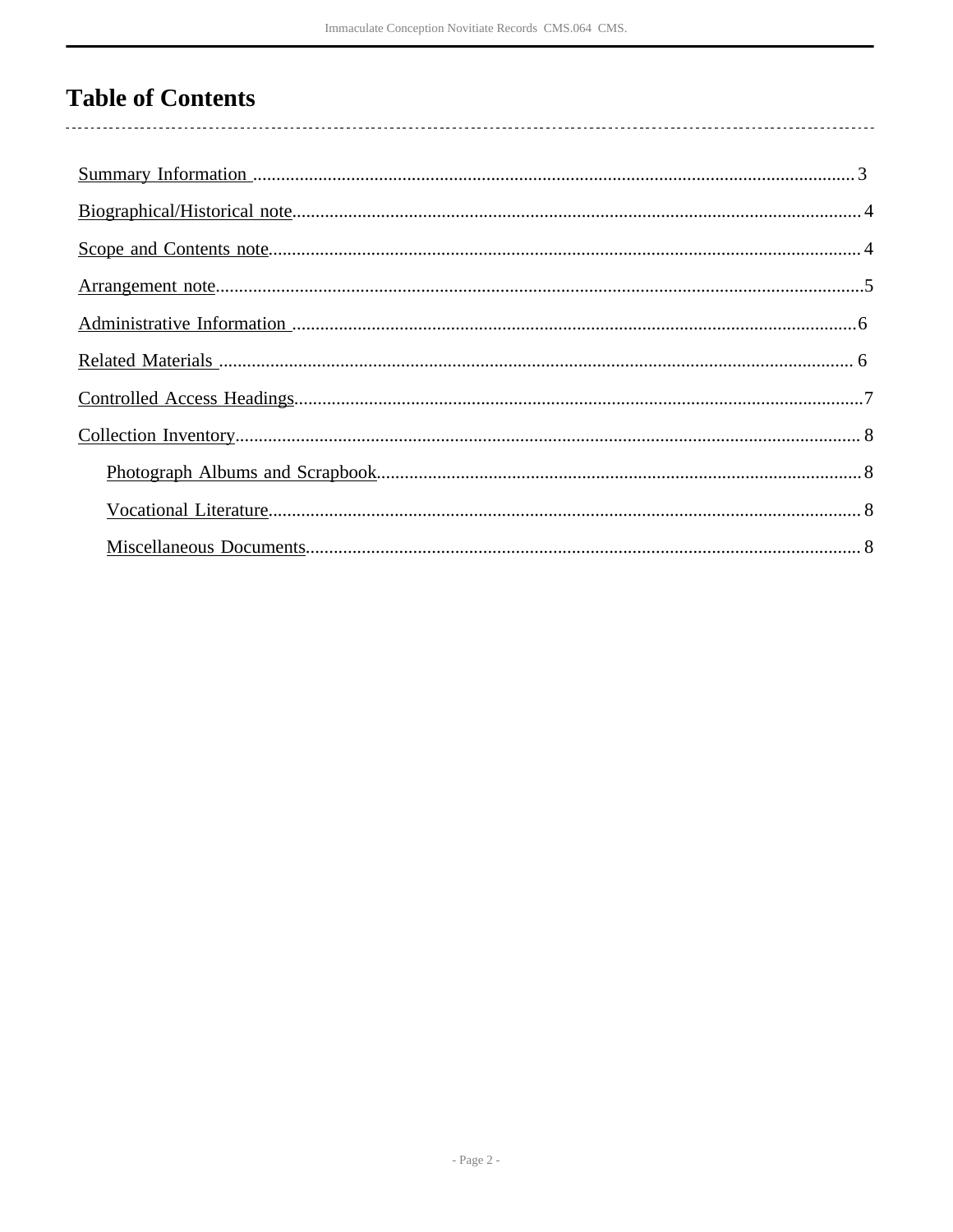## <span id="page-2-0"></span>**Summary Information**

| <b>Repository</b>    | <b>Center for Migration Studies</b>                                                                                                                                                                                                                                                                                                                                                                                                                                                                                                                                                                                                                                                  |
|----------------------|--------------------------------------------------------------------------------------------------------------------------------------------------------------------------------------------------------------------------------------------------------------------------------------------------------------------------------------------------------------------------------------------------------------------------------------------------------------------------------------------------------------------------------------------------------------------------------------------------------------------------------------------------------------------------------------|
| <b>Title</b>         | Immaculate Conception Novitiate, Cornwall, New York, Records                                                                                                                                                                                                                                                                                                                                                                                                                                                                                                                                                                                                                         |
| <b>Date</b>          | 1934-1972                                                                                                                                                                                                                                                                                                                                                                                                                                                                                                                                                                                                                                                                            |
| <b>Extent</b>        | 2.0 document boxes                                                                                                                                                                                                                                                                                                                                                                                                                                                                                                                                                                                                                                                                   |
| <b>Location note</b> | CMS.064 is housed at the Provincial House of the Saint Charles Province<br>of the Society of Saint Charles-Scalabrinians, 27 Carmine Street, New<br>York, New York, 10014.                                                                                                                                                                                                                                                                                                                                                                                                                                                                                                           |
| Language             | English                                                                                                                                                                                                                                                                                                                                                                                                                                                                                                                                                                                                                                                                              |
| <b>Abstract</b>      | CMS.064 documents activities at a property in Cornwall, New York, in<br>Orange County fifty miles north of New York City. From 1960 to 1972<br>the property belonged to the Society of Saint Charles-Scalabrinians,<br>a congregation of male religious. It sesrved as the local province's<br>novitiate through the 1960s and as a retreat center from 1969 to 1972. The<br>collection consists of photographs and a scrapbook documenting the early<br>years of the novitiate, a folder of vocational literature that documents the<br>types of retreats held at the retreat center, and a folder of miscellaneous<br>materials gathered when the Scalabrinians sold the property. |

### **Preferred Citation note**

The preferred citation is Center for Migration Studies of New York; Immaculate Conception Novitiate records (CMS.064); Box; Folder.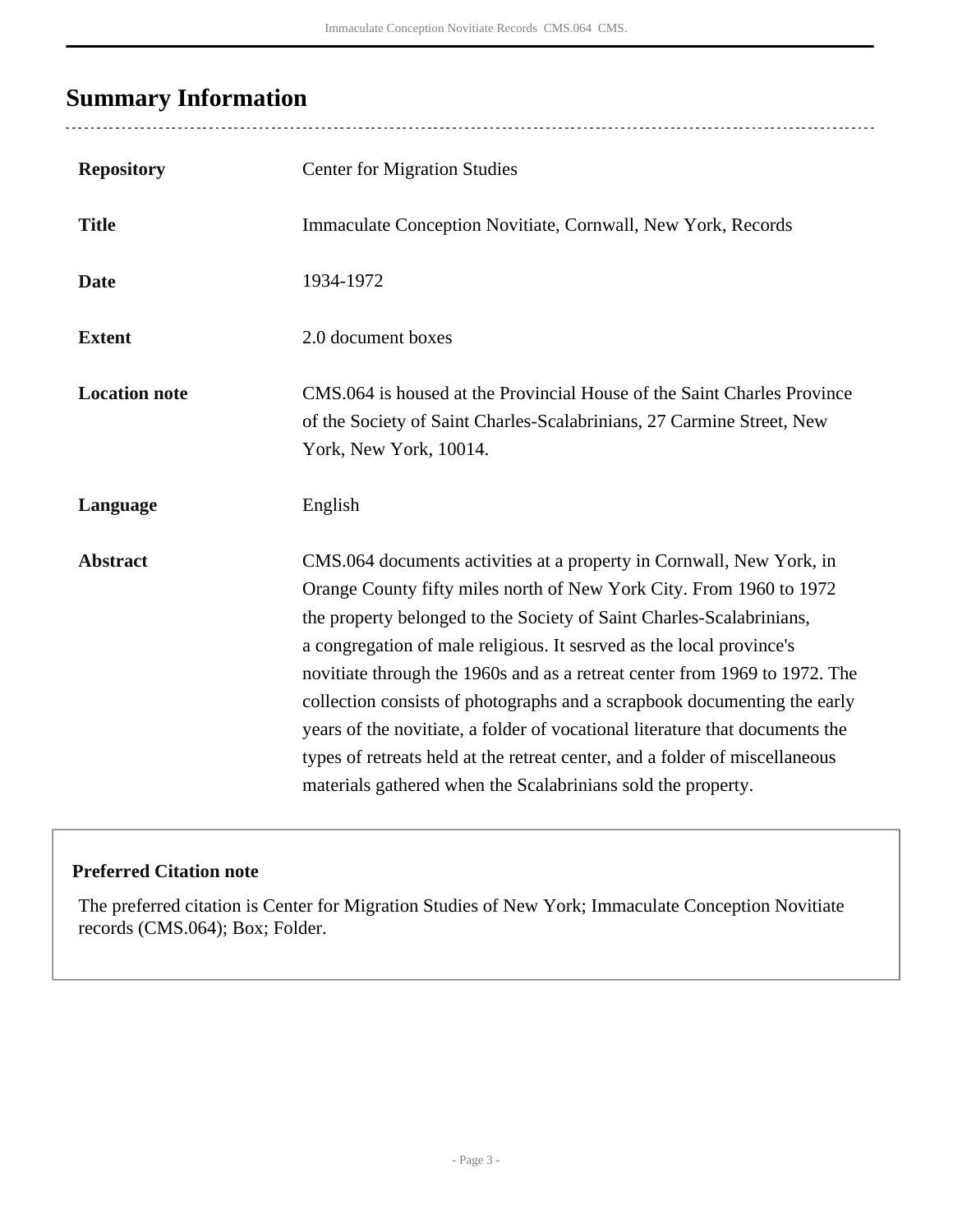## <span id="page-3-0"></span>**Biographical/Historical note**

The property used as Immaculate Conception Novitiate first appeared on a map in 1684, when Scotsborn Patrick McGregorie purchased it from local Indians. A record of continuous ownership begins in 1861 when the owner, Martha Clark, leased land to Charles and Pamela Elizabeth Stillman. Charles (1810-1875) was born in Connecticut to a family with colonial roots and went west to Texas to found the town of Brownsville and a family fortune. In 1879 he and his wife were able to purchase the property in Cornwall, tear down the farmhouse they had found on it, and build a mansion for themselves and their children.

Charles and Pamela had one son, James Jewett Stilman (1850-1918) and three daughther: Isabelle (Bell), Elizabeth (Bessie) and Clara. Bell predeceased her mother, who died in 1910, upon which Bessie and Clara inherited the Charles Stillman property and continued to alternate between it and a New York City home. when the last of the sisters died in 1935, the will bequeathed the house to Elizabeth Goodrich Stillman Williams, whose great-grandfather was their father Charles, whose grandfather was their brother James Jewett and whose father was James Jewett's middle son Charles Chauncey. Elizabeth was already married at the time she inherited the house, to Langbourne Meade Williams of Virginia, and the couple leased the house to tenants.

Elizabeth Goodrich Stillman Williams died in 1956 and bequeathed the house to her brother Chauncey Devereux. Chauncey had converted to Catholicism in 1952, and the objects of his philanthropy were Catholic ones. Interested in both Catholicism and in rural life (his own home, Wethersfield, in Dutchess County, was preserved as an example of a rural estate) he met Monsignor Luigi Gino Ligutti of the National Catholic Rural Life Conference. Interested in both rural matters and in Italian-American affairs, Monsignor Ligutti introduced Chauncey to the Society of Saint Charles-Scalabrinians, and Chauncey donated the Kenridge property to them in 1960. In 1983, the Saint Charles Province of the Societ of Saint Charles-Scalabrinians sold the property to the Jesuit Fathers, who used it for Jogues' Retreat Center.

### <span id="page-3-1"></span>**Scope and Contents note**

CMS.064 consists of materials collected at property historically known as Kenridge in Cornwall, Orange County, New York, between 1960 and 1972. During those years the property belonged to the Saint Charles Province of the Society of Saint Charles-Scalabrinians, a congregation of male religious. The Scalabrini Fathers had been organized in 1887 to minister to migrants in transit and in their new homes. They called it Immaculate Conception.

The Photograph Series of CMS.064 documents life at Immaculate Conception from 1960 to 1962, the first years that it served as a novitiate, or an educational instituiton for the Scalabrinians' newest members. The Series consists of photograph albums and scrapbooks. One album consists of 7x10" black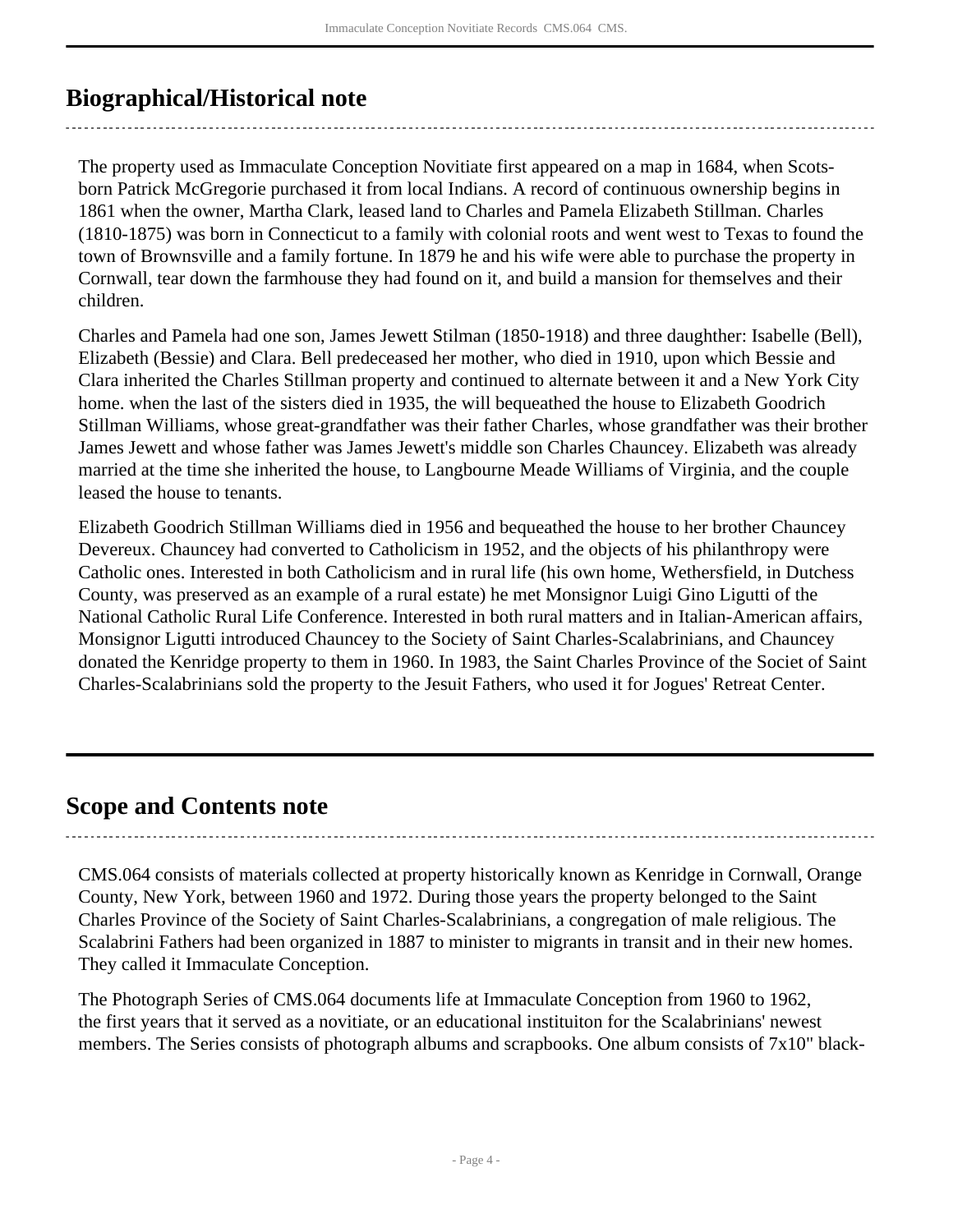and-white glossy photographs taken September 8, 1960, during the dedication of the building and the investiture of the first class of novices. Two more photographs contain candid snapshots of the novices. A final scrapbook contains cards and ephemera generated during the early classes under the leadership of Novitiate Superior Gino M. Dalpiaz.

Intertwined forces led to the closing of Immaculate Conception Novitiate. First, there was a change in the demography of Scalabrini vocations. The Scalabrini Fathers had been founded in 1887 and had begun their ministery among their compatriots, Italian migrants. They moved into Immaculate Conception with the intention of recruiting the American sons of Italian immigrants to provide pastoral care for subsequent generations of the ethnic community. However, the Italian-American community had reached a stage in assimilation in which the priesthood was among many vocations a young man could choose, and the number of recruits began to decline. Also, during Vatican II the Scalabrini Fathers, like other congregations of religious, re-examined their history. They recovered founder Giovanni Battista Scalabrini's interest in all migrants, expanded their mission to other ethnic groups, and attracted vocation from among the young men of these new groups. These new recruits, though, would not be trained at Kenridge. Another part of Vatican II was a re-examination of seminary training. The Scalabrini Fathers opened new kinds of educationa institutions in other parts of the Americas rather than continung the model in practice at Immaculate Conception.

In the 1970s, the Scalabrinians repurposed Immaculate Conception as a retreat center. The retreat center maintained one link with its past as a novitiate in that it offered retreats for young men discerning vocations to the priesthood and religious life, and its administrator, Father Edward M. Marino, c.s. (1931-2011) had some experience cultivating vocations. The Vocational Literature Series documents this particular activity at Immaculate Conception during the years 1970-1972.

Retreat centers were a competitive field in the late twentieth century, and the Scalabrinians were at a disadvantage compared to orders with a tradition of leading retreats. Also, Immaculate Conception had the defect of its virtue: it was in a beautiful natural setting, the rural isolation of which made it hard to reach. The Scalabrini Fathers sold the property in 1983 and it became the Jesuit Fathers Jogues' Retreat Center. During the process of clearing out the house, miscellaneous items such as a programs for benefits, yearbooks of student activies and a photograph of a 1934 ceremony at the Scalabrini Fathers' motherhouse in Piacenza, Italy, surfaced. These comprise the Miscellaneous Series in this collection.

### <span id="page-4-0"></span>**Arrangement note**

CMS064 is arranged in three Series: Series I: Photographs Series II: Vocational Literature Series III: Miscellaneous Documents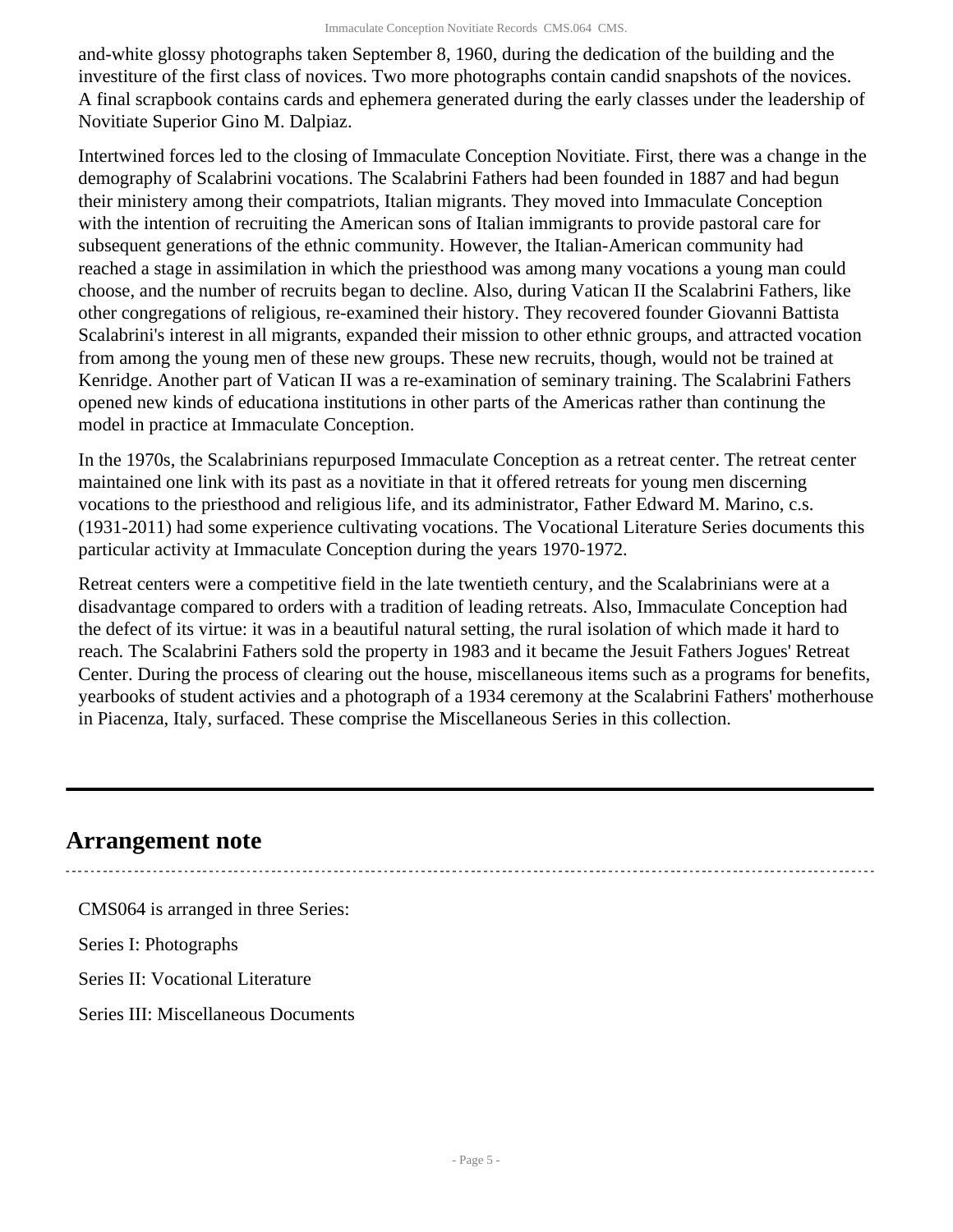### <span id="page-5-0"></span>**Administrative Information**

#### **Publication Information**

Center for Migration Studies March 1987

#### **Conditions Governing Access note**

CMS.064 is available to researchers by appointment.

#### **Conditions Governing Use note**

Please consult the Center for Migration Studies for permission to publish material from CMS.064.

#### **Immediate Source of Acquisition note**

The Center for Migration Studies acquired the contents of CMS.064 from Immaculate Conception Retreat Center at Kenridge, Cornwall, New York, in the 1980s.

#### **Processing Information note**

Nicholas J. Falco processed CMS.064 in March 1987, soon after the arrival of the Immaculate Conception Novitiate Records at the Center for Migration Studies at 209 Flagg Place, Staten Island, New York, 10314. In 2009 CMS moved to 27 Carmine Street, New York, New York, 10014, and CMS.064 was put on shelves in the basement there. In 2017 the finding aid was inputted into Archivists' Toolkit using the prescriptions in "Describing Archives: A Content Standard."

### <span id="page-5-1"></span>**Related Materials**

**Related Archival Materials note**

CMS.063 and CMS.063A contains the Saint Charles Seminary Records, the institution to which the novices at Immaculate Conception Novitiate went upon the completion of their year-long program at Immaculate Conception.

CMS.064A is an addendum to the Immaculate Conception Novitiate Records.

CMS.078C contains the papers of the Provincial government, which was responsible for the property at Kenridge and for activities there.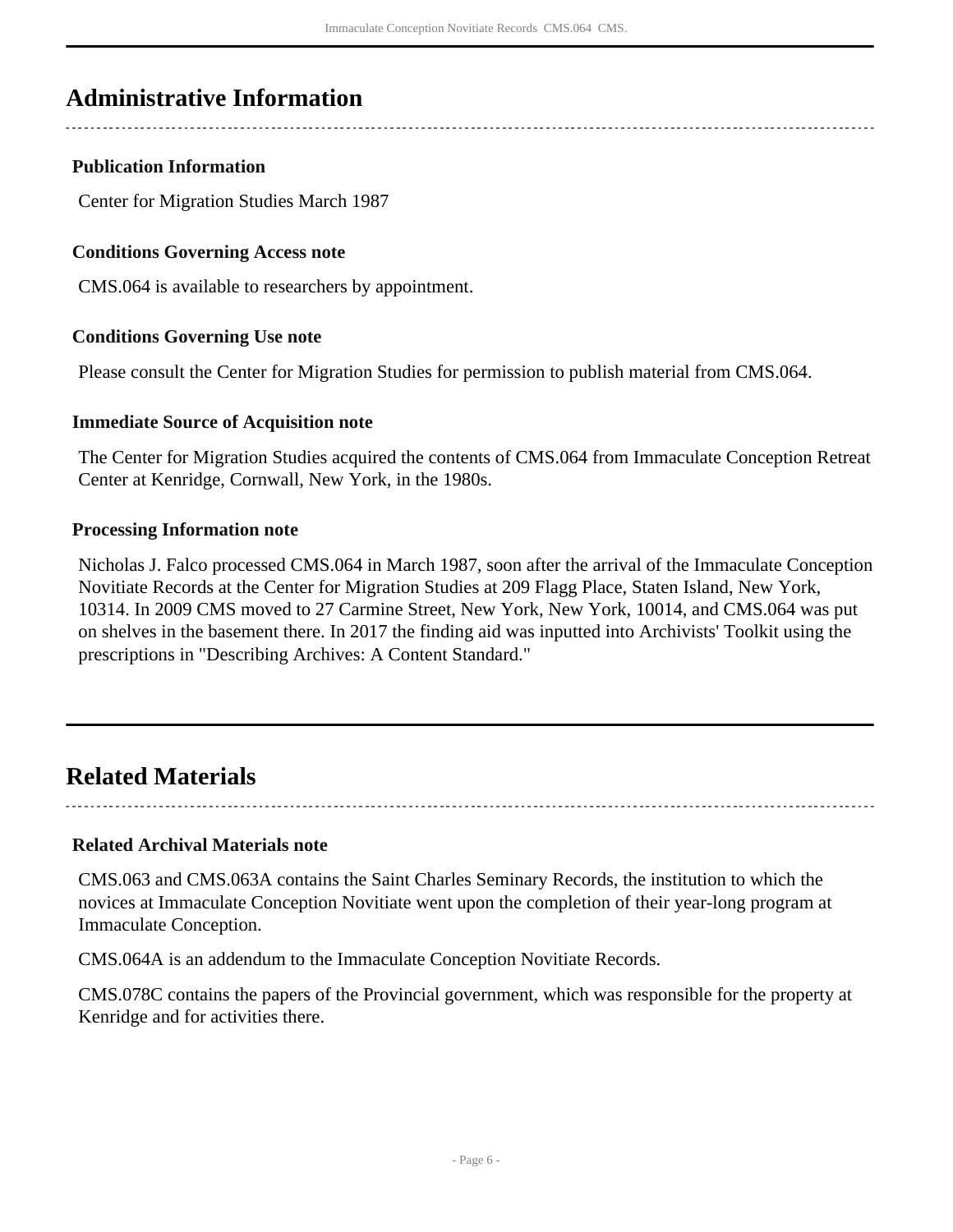## <span id="page-6-0"></span>**Controlled Access Headings**

**Corporate Name(s)**

• Scalabrinians.

#### **Geographic Name(s)**

- Cornwall (N. Y.)
- Staten Island (New York, N. Y.)

#### **Personal Name(s)**

- Dalpiaz, Gino M., c.s., (Rev.)
- Marino, Edward M., c.s., (Rev.), 1931-2005

#### **Subject(s)**

- Catholic theological seminaries
- Italian Americans |x Religion